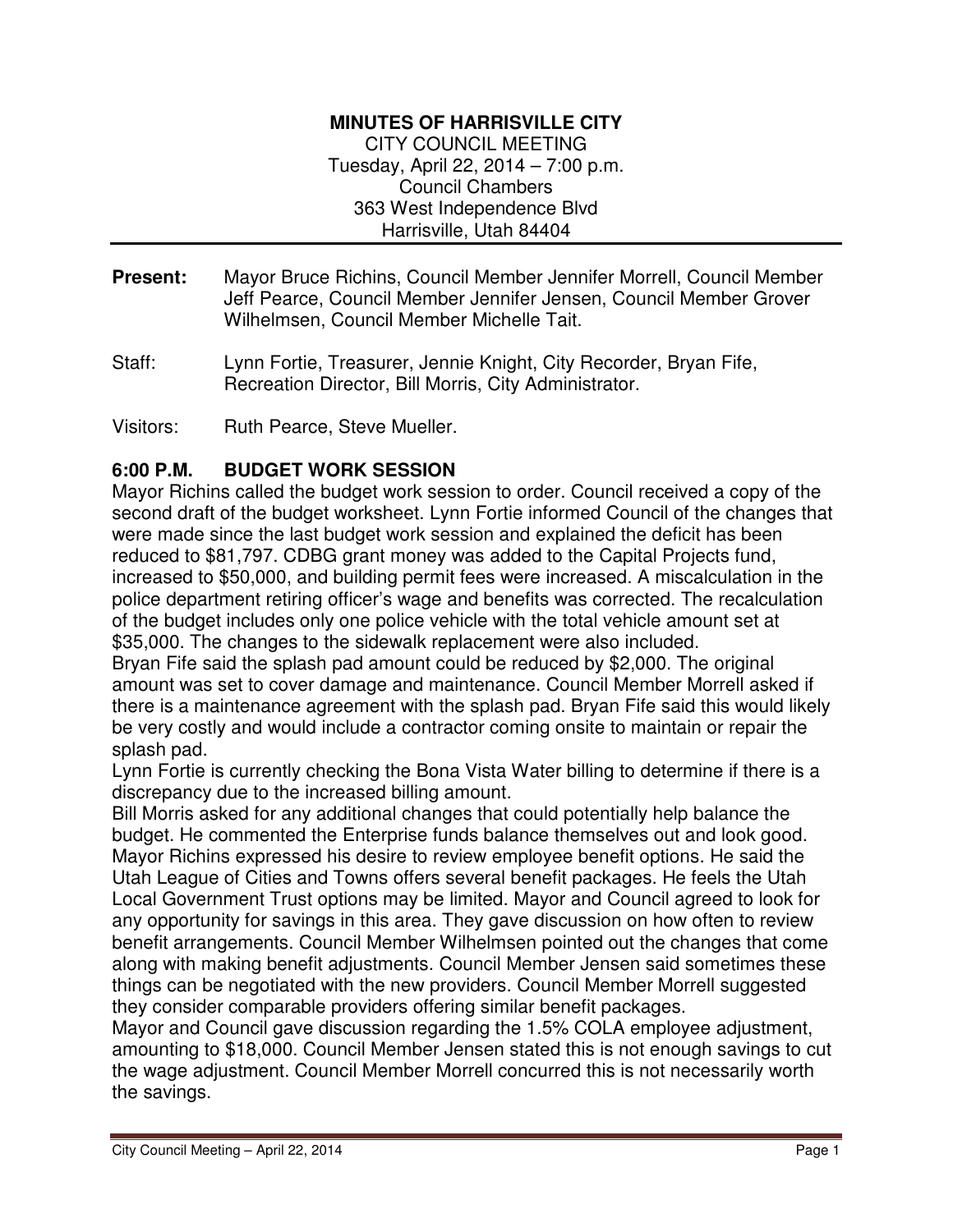Mayor and Council discussed franchise taxes and options associated with collecting the maximum allowed by law. Lynn Fortie will research this option to see how much tax is currently collected and make appropriate adjustments.

Council Member Pearce asked if purchasing new vehicles is necessary. Mayor Richins informed Council of the priority of purchases for Public Works. The number one priority is the backhoe, next is the dump truck. Purchasing vehicles under the warranty agreements reduces costly repairs that will have to be paid for any vehicle not covered. Council Member Jensen said Public Works Director Gene Bingham has been good with reducing as much as possible from the budget.

Mayor and Council gave discussion on possible projects covered by the Capital Projects fund. They agreed the flat bed trailer listed under Public Works could be covered by the Storm Water Utility Fund. Lynn Fortie also informed Council street repair and patching qualifies to be covered by this same fund. Bill Morris pointed out this is a good housekeeping practice.

Council Member Morrell asked for clarification of the Park Development fund relationship with the Use of Funds, due to a discrepancy in the monetary amount. Lynn Fortie explained the corresponding line items clarifying the total amount listed. Bryan Fife said there is opportunity to eliminate some spending in the Recreation budget but these items do not affect the general fund.

Bill Morris asked how much is listed in the reserve fund. Lynn Fortie said we are looking good for this current year allowing the possibility of using some of this reserve fund. Council Member Morrell pointed out there is very little area to cut further. Mayor Richins mentioned the increase in health benefits and decrease in fines and forfeitures has adversely affected the proposed budget. Lynn Fortie commented Riverdale has also experienced a decline in fines and forfeitures. Council Member Morrell pointed out this is not necessarily a negative thing, if people are law abiding citizens. Mayor Richins said often individuals opt to serve jail time in lieu of the fine, when the economy is struggling. Volleyball was added as an additional item to the recreation schedule. Mayor and Council agreed to include adult registrations. Council Member Jensen said she has received positive feedback in her area regarding volleyball. Bryan Fife said there is definitely an interest in volleyball. The season will be July and August for indoor volleyball. He clarified the volleyball line item in the recreation budget is to cover equipment costs. Bryan Fife informed Council he will put together a volleyball proposal for a future Council meeting.

Council Member Jensen inquired about the possibility of including pickle ball, noting this is another popular sport. Mayor and Council gave discussion on the history of pickle ball, how local cities have received funding through RAMP to install pickle ball courts, and the rules and regulations of this sport.

Council Member Morrell asked for more clarification on the reserve fund. Bill Morris explained the city is allowed to reserve 25% of the budget. This was recently increased from the previous 18%. Cities are allowed to pull out money from this reserve and hope that it will be recouped the next budget season. Lynn Fortie clarified this is not a good long term practice. The minimum amount is 5%, with a maximum 25%. This is the money saved after the budget year concludes.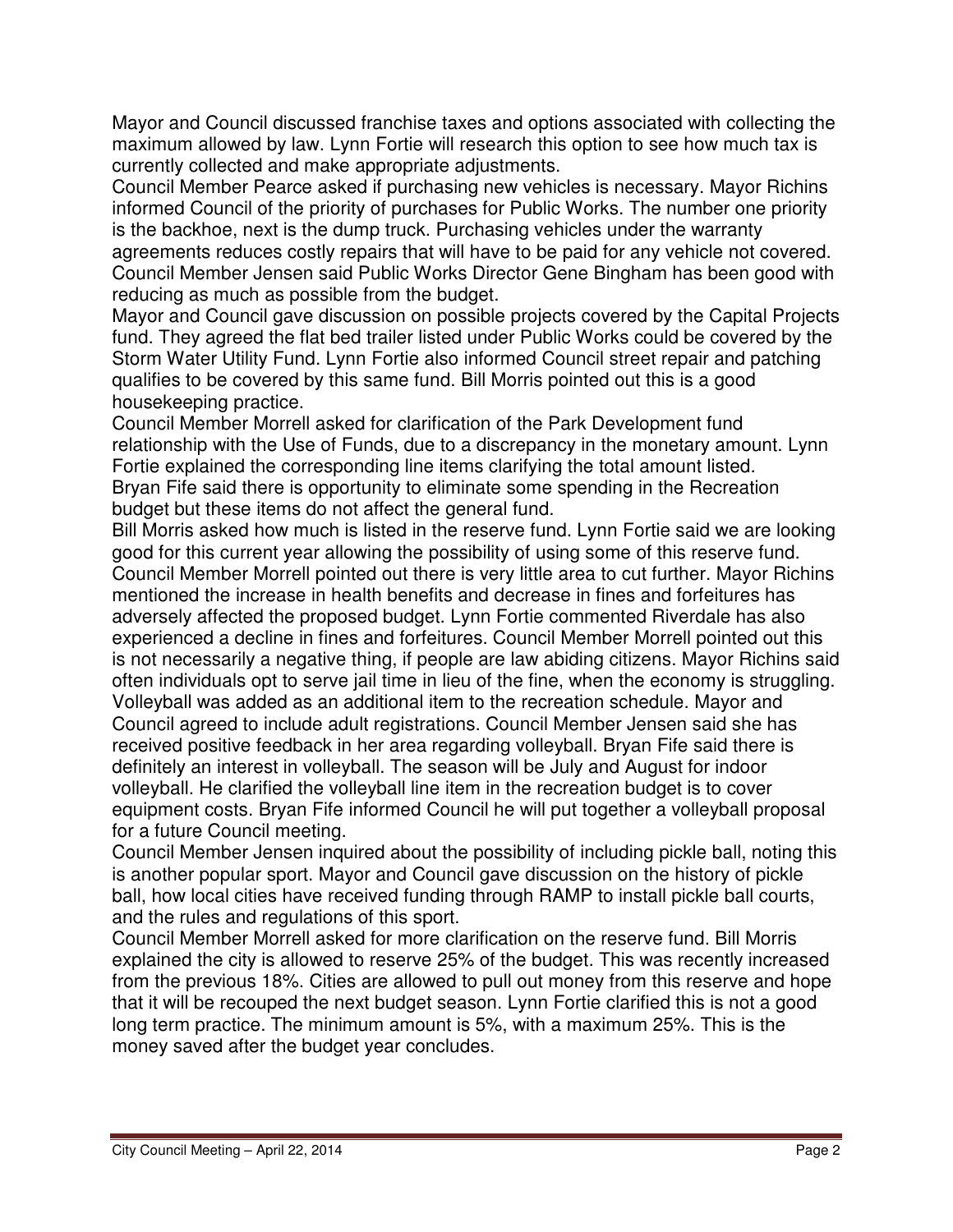Council Member Morrell asked if the city is currently collecting telecommunications tax. Bill Morris responded there is a set rate; he is not sure whether the city is collecting the maximum allowable rate. Lynn Fortie said he will check into this.

Bill Morris suggested increasing the franchise taxes if possible and increasing the proposed amount for fines and forfeitures. Council Member Morrell expressed some reservation increasing the fines and forfeitures if these are currently in a downward trend.

Bill Morris said Council should have an idea with health insurance bids within the next two weeks. Mayor Richins informed Council he has a comprehensive list of the public works equipment assets. Mayor and Council agreed to set the next budget work session for May 13, 2014.

Mayor Richins motioned to adjourn at 6:45pm.

# **7:00 P.M. CITY COUNCIL MEETING**

## **1. Call to Order.**

Mayor Richins called the meeting to order and welcomed all visitors.

### **2. Opening Ceremony.**

Council Member Morrell led the pledge of allegiance and conducted the opening ceremony.

### **3. Consent Items.**

**a.** Approve the minutes of April 8, 2014 as presented.

#### **MOTION: Council Member Morrell motioned to approve the minutes of April 8, 2014 as presented. Council Member Wilhelmsen seconded the motion. All Council Members voted aye. Motion passed.**

### **4. Business Items.**

a. ULCT Midyear Conference Report

Mayor Richins reported he, Council Member Morrell, and Council Member Tait attended the ULCT conference the end of the previous week in St. George.

Council Member Morrell mentioned one informative class she attended was about branding in communities. Small communities are using branding to bring people into their community celebrations. They create a brand and incorporate this with the website, newsletter and how to distribute information to residents. Other communities use this branding for their event days, like Heritage Days.

Council Member Tait mentioned she enjoyed riding on a "Segway" at the conference. She also attended the class taught by Bill Morris and said it was very informative. She introduced a concept discussed during the conference about local community businesses that register and ultimately donate proceeds with other registered parties like youth city councils. She hoped the Harrisville Youth City Council could get involved in a program like this. She said all of the classes she attended were very informative. Mayor Richins reported he learned more information about the most popular social media sites. He concurred with Council Member Tait the classes offered were very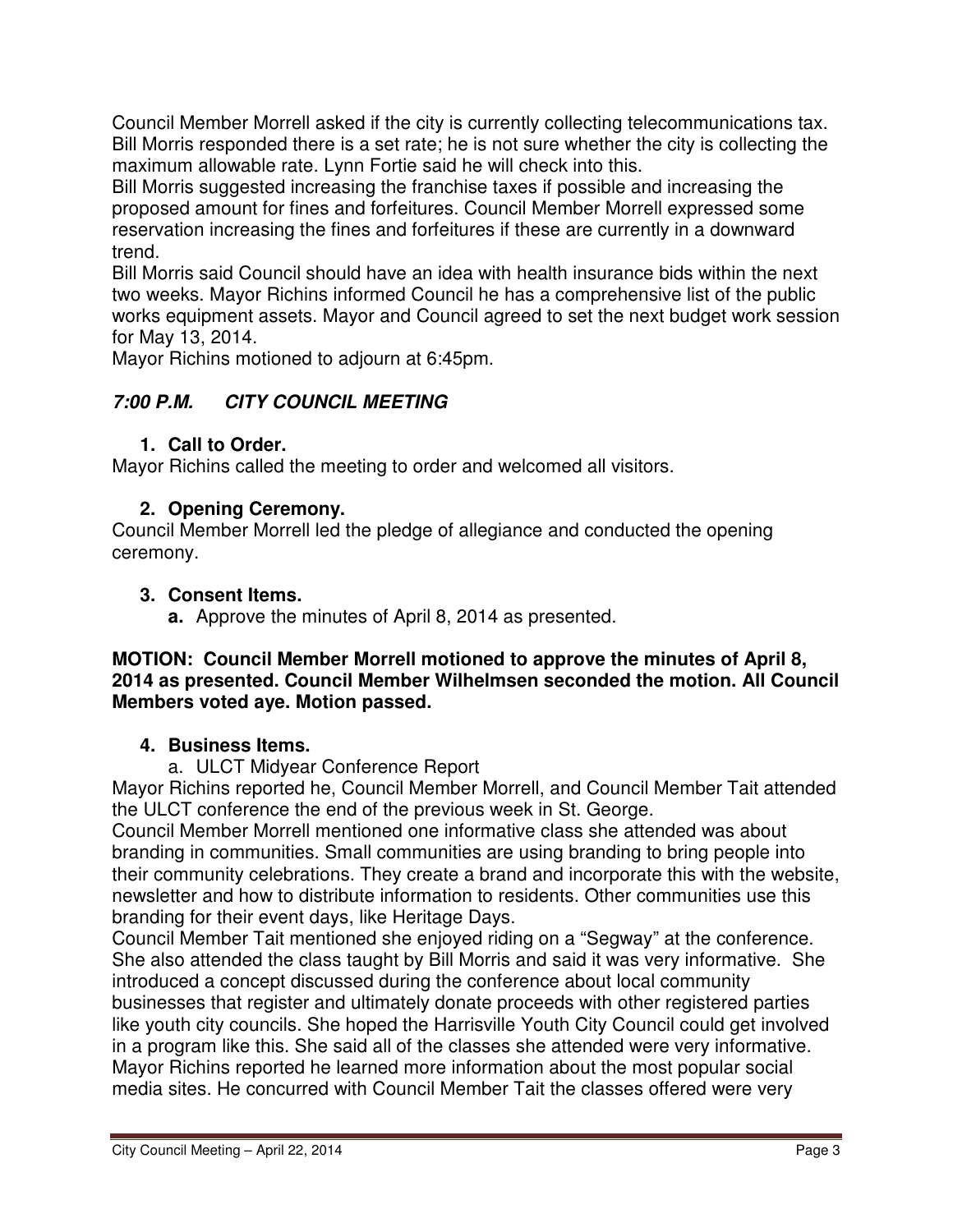informative rather than the standard self esteem boosting classes that seemed to be offered in the past. The information rather than the entertainment was the highlight and he felt the conference was well worth the money spent.

## b. City Cyber Security Discussion

Mayor Richins informed Council he attended a class by WaziTech. They are a cyber security firm that sets up a target to see how open employees are to outside sources. For example, they introduced a USB drive to see if an employee would attempt to print off a document for a stranger. The USB drive would then contaminate the entire system or network. Other types of contamination may be introduced through what appear to be trusted email sources. He suggested implementing a policy to address potential hazardous risks. He has had the unfortunate personal experience with this as of late. The perpetrators of these viruses are often out of the country and law enforcement and governmental security agencies are not able to track them. Bill Morris said the current protective process is to send individuals to the library or the Marriott-Slaterville City public computers for use. Council Member Morrell asked who the city contracts with for IT services. Jennie Knight responded Dynaquest is our current IT provider and informed Council of the current security measures that are in place. Council Member Pearce pointed out there should be accountability for employees.

## c. Easter Egg Hunt Report

Council Member Tait thanked the members of Council that supported the Easter egg hunt. She reported the Youth City Council came together to stuff the eggs. They estimated there were more than 250+ participants. It took several hours to setup and cleanup but the activity was well run. Mayor and Council gave a short discussion about the activity and parent regulations. They agreed parent involvement should be limited to the under 3 year old participants. The Youth City Council Mayor, Miranda, conducted and everything went well. Mayor Richins said he has received positive feedback about including other things besides just candy. Council Member Tait said they also included items not considered candy.

# d. Great Shakeout Report

Ruth Pearce informed Council there was a lot of good information presented at the recent day of preparedness held at the Harrisville cabin. The presenters did a good job and utilized the 1 ½ hours given per class. The class on prepackaged meals was well attended. Other classes included self reliance, dealing with animals/pets during an emergency, and preparing children for emergencies. She mentioned a lot of shelters, like the Red Cross, will not take pets; although there are a few resources with the animal control services that provide temporary housing for animals.

The Standard Examiner featured this event, and she has received positive feedback. Her hope is to hold this event annually, with the possibility of holding classes on a Saturday to see if attendance increases. There was an average of 20-25 people in each class. Mayor Richins commented this would be a nice tradition and thanked Ruth Pearce for her efforts.

# **5. Public Comments – (3 minute maximum)**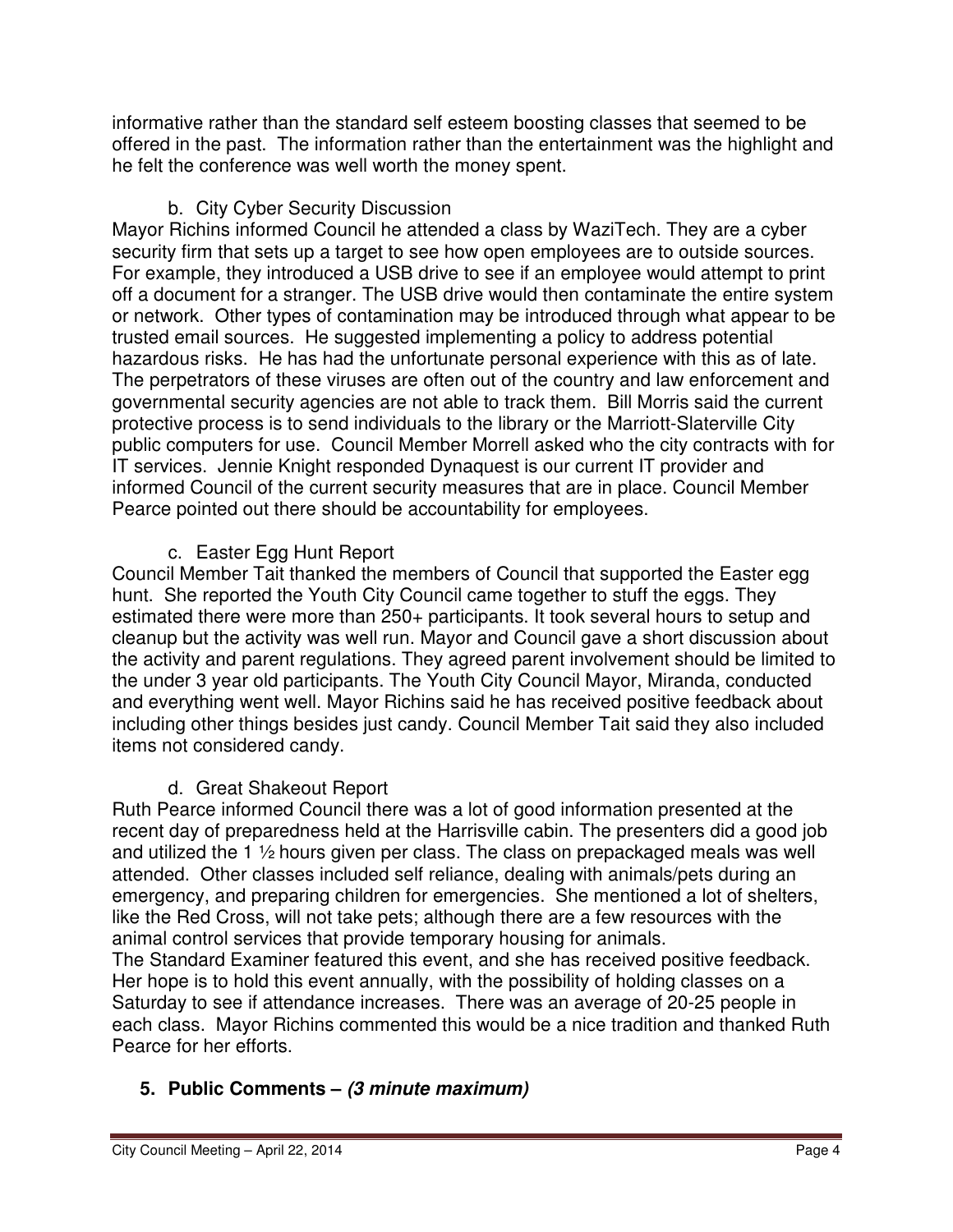Steve Mueller, 1347 N. Concord Circle, would like to see the Great Shake-out classes take place during the evening or on a Saturday. He commented a lot of people have to work. Ruth Pearce pointed out the evening would only allow for one class. Mayor and Council agreed moving this event to Saturday may increase attendance.

Mr. Mueller said he appreciated what the city is doing for the parks; making them so nice and suggested keeping it up.

## **6. Mayor/Council Follow-Up.**

Mayor Richins suggested Bryan Fife include Council on the updates for additional movies in the park this season. Bryan Fife gave a short history of the movie in the park program. A local church organization held this event, providing all of the equipment. They had one movie in the park last year and would like to expand this to three movies this year. The movies are always family friendly and they had several hundred people attend last year. He asked for some feedback from Council. Mayor and Council gave discussion on a few items; including mass gathering permit requirements, licenses and copy right laws, and reservation of the bowery.

Council Member Tait asked about the upcoming day of service. Bryan Fife explained things are coming along well for the Arbor Day and disc golf day of service. He has an agenda prepared with an introductory session to welcome the volunteers and give instruction on the work to be completed. Volunteers will be separated into 5-6 groups. Most equipment will be provided for the work and the holes will already be dug. He installed one hole today up by the splash pad which went very smoothly. They will also give a demonstration on how to install the baskets.

He admitted he doesn't quite know what to expect but is trying to prepare for all options. If there is no rain, they will also pour the launch pads. The basket sleeves will be installed regardless of weather conditions. Installation of the basket holes is not very time consuming, although there are two locations for each. They are anticipating completing this task pretty quickly. If weather permits, they will continue work on the launch pads. They will have to adjust the agenda appropriately. Pier 49 in Harrisville will be providing pizza. There is opportunity for all age groups to help, as long as parents are involved. Bill Morris thanked Bryan Fife for his efforts organizing this large service project.

Staff will be following up on the bridge installation; it is mostly installed. There is a supplier from Logan who is willing to sponsor the Grand Opening celebration in May. There may be registration costs for the tournament, with the sessions including prizes. This provider is making discs with the Harrisville logo on them for the celebration. This will be donated as well as lunch. Mayor Richins suggested Bryan Fife email Council with the details once he has finalized the plans with the organizers. Bryan Fife said he is just looking for confirmation of Council's support with taking things in this direction. Mayor and Council agreed this is a great opportunity. They agreed to advertise on the marquee and Facebook. Mayor and Council thanked Bryan Fife for his work on this project.

Council Member Jensen expressed her dissatisfaction with the small following on Facebook. She suggested including a disc golf give away to see if this improves the following. Mayor Richins pointed out his attempts at increasing the following by inviting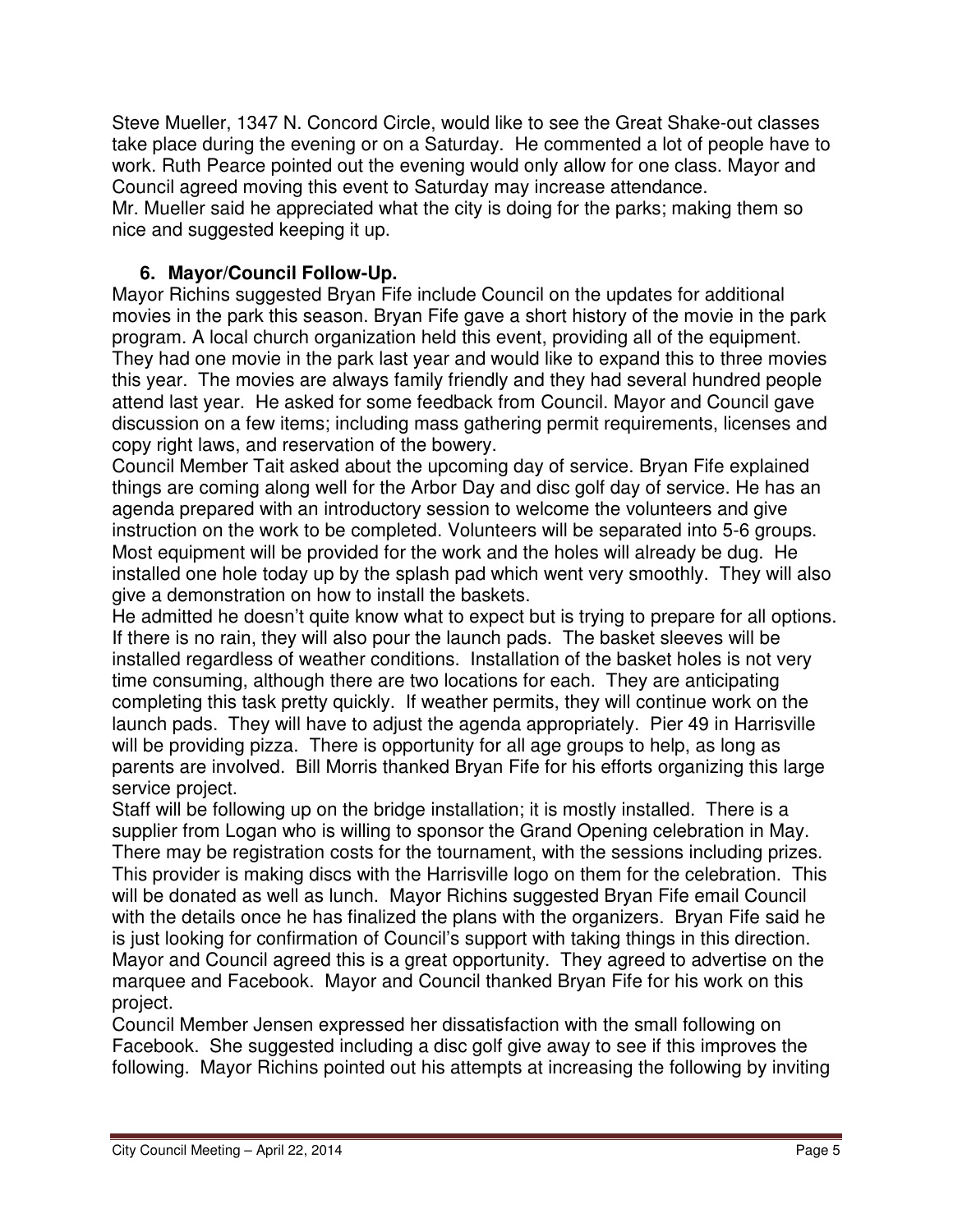all of his local contacts and encouraged Council to do the same. Mayor and Council gave a short discussion on including pictures on the city's Facebook page.

# **7. Adjourn.**

Mayor adjourned the regular meeting at 7:47pm.

# **8. HERITAGE DAYS WORK SESSION**

Mayor Richins opened the Heritage Days work session for discussion. Council Member Morrell said she has a volunteer meeting on Thursday at 7:00pm here at the city office building. She is also still waiting to collect information from others.

One item that occurred to her after the branding session she attended at the league conference, was a discussion she attended about an "app" the State is considering putting together to advertise Utah. She posed the question, what does Harrisville have to offer? She also thanked Bryan Fife for the parks being clean and well maintained. She introduced an idea to complement Harrisville's Got Talent; using the theme "Harrisville Unmasked". She encouraged Council for input.

Council Member Morrell informed Council of her experience living in England and how their local village maintained their buildings and other things with a scarecrow festival. Mayor and Council gave discussion on how a simple idea can bring additional interest in local celebration days and grow over time as word spreads and crowds attend. She has been researching this idea on branding and how to repeat the event with the same branding theme each year, staying focused with the events.

Council Member Morrell said she has been given a lot of good ideas by former Council Member Knighton. Her philosophy is quality over quantity. Scale things back and do a few things very well. Mayor Richins agreed some of the celebrations in the past have been over the top.

Council Member Jensen informed Council Brigham City holds a porch decorating contest in conjunction with their city celebration. She suggested doing something around a recreation theme.

Council Member Morrell said they have looked toward something along the lines of art. Mayor Richins agreed he likes the idea of bringing in the arts. Mayor and Council gave discussion on different ideas including art displays, craft displays, and other varying art ideas. This could be tied in with "Harrisville's Got Talent". They gave discussion on expanding the area previously used for the car show to allow for display. They discussed what to include; for example, having a storytelling competition. Council Member Jensen informed Council there is an individual who goes throughout surrounding areas telling "Big Foot" stories.

Mayor and Council gave discussion about moving away from the hired entertainment and providing a show case of talents and whether to hold any displays at an offsite venue. Council Member Tait reminded Council they tried holding offsite venues in the past, and the public was not aware of them.

Mayor and Council discussed the number of tents, and other resources available. Council Member Jensen said she hoped the designer of the disc golf course may be willing to hold a tournament. She recommended ideas that bring in money. She also suggested holding a kendama contest. She knows of an individual who puts on kendama tournaments, giving away a kendama as the prize. There is a charge for